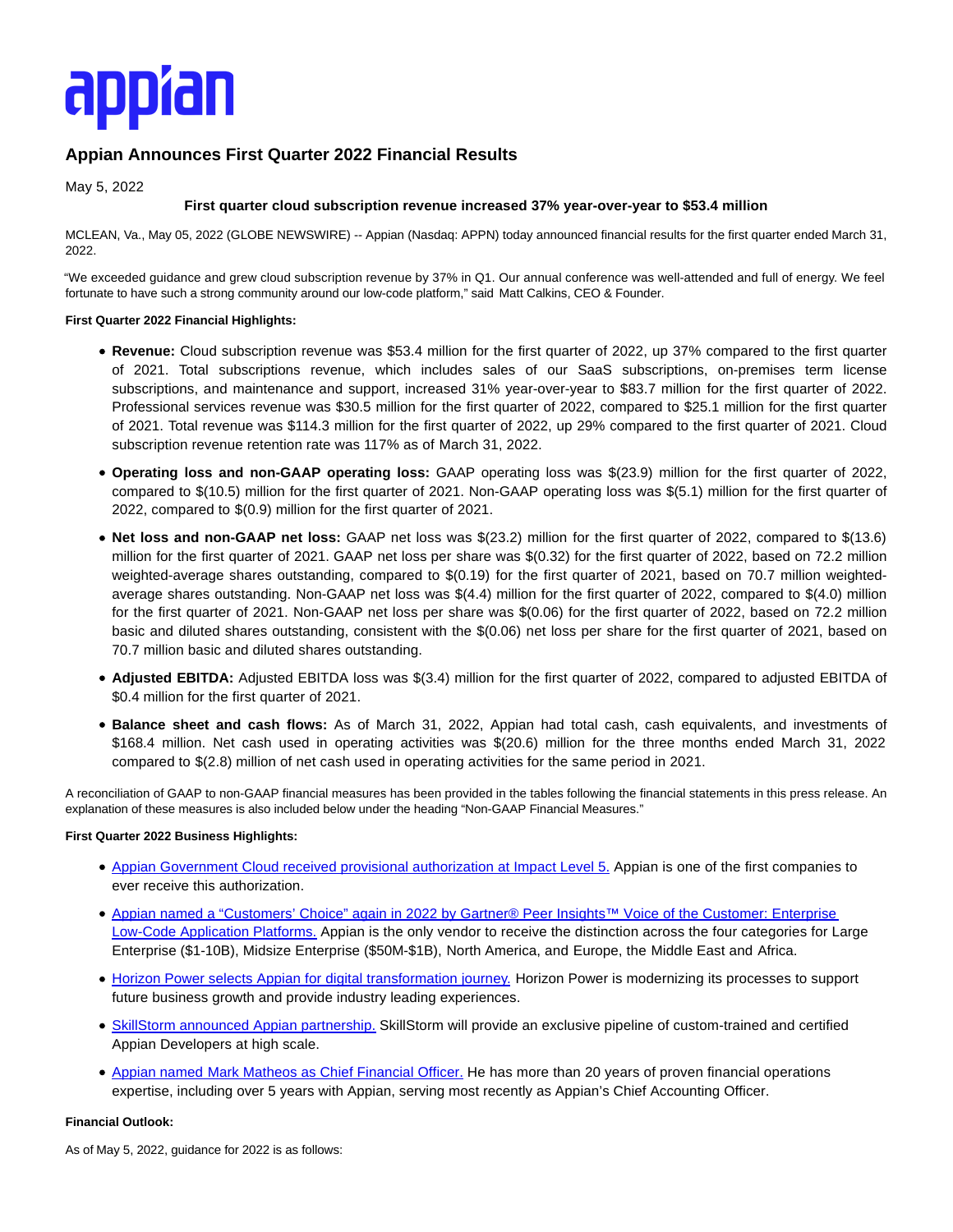### **Second Quarter 2022 Guidance**:

- Cloud subscription revenue is expected to be in the range of \$55.8 million and \$56.3 million, representing year-over-year growth of between 31% and 32%.
- Total revenue is expected to be in the range of \$102.8 million and \$104.8 million, representing a year-over-year increase of between 24% and 26%.
- Adjusted EBITDA loss is expected to be in the range of \$(25.0) million and \$(22.0) million.
- Non-GAAP net loss per share is expected to be in the range of \$(0.37) and \$(0.33), assuming weighted average common shares outstanding of 72.4 million.

## **Full Year 2022 Guidance**:

- Cloud subscription revenue is expected to be in the range of \$236.0 million and \$238.0 million, representing year-over-year growth of between 32% and 33%.
- Total revenue is expected to be in the range of \$453.0 million and \$457.0 million, representing a year-over-year increase of between 23% and 24%.
- Adjusted EBITDA loss is expected to be in the range of \$(53.0) million and \$(50.0) million.
- Non-GAAP net loss per share is expected to be in the range of \$(0.82) and \$(0.77), assuming weighted average common shares outstanding of 72.5 million.

#### **Conference Call Details:**

Appian will host a conference call today, May 5, 2022, at 4:30 p.m. ET to discuss Appian's financial results for the first quarter ended March 31, 2022 and business outlook.

The live webcast of the conference call can be accessed on the Investor Relations page of Appian's website at [http://investors.appian.com.](http://investors.appian.com/) To access the call, please dial (877) 243-0931 in the U.S. or (212) 231-2935 internationally (Conference ID: 22017584). Following the call, an archived webcast will be available at the same location on the Investor Relations page. A telephone replay will be available for one week at (844) 512-2921 in the U.S. or (412) 317-6671 internationally with recording access code 22017584.

#### **About Appian**

Appian provides a low-code platform that accelerates the creation of high-impact business applications and workflows, enabling our customers to automate the most important aspects of their business. Global organizations use our applications to improve customer experience, achieve operational excellence, and simplify global risk management and compliance. For more information, visit [www.appian.com.](http://www.appian.com/)

#### **Non-GAAP Financial Measures**

To supplement its consolidated financial statements, which are prepared and presented in accordance with GAAP, Appian provides investors with certain non-GAAP financial measures, including non-GAAP operating loss, non-GAAP net loss, non-GAAP net loss per share, non-GAAP weighted average shares outstanding, and adjusted EBITDA. These non-GAAP financial measures exclude the effect of stock-based compensation expense, gains or losses on disposals of assets, and certain litigation-related expenses consisting of legal and other professional fees which are not indicative of our core operating performance and are not part of our normal course of business.

The presentation of these non-GAAP financial measures is not intended to be considered in isolation from, as a substitute for, or superior to the financial information prepared and presented in accordance with GAAP, and Appian's non-GAAP measures may be different from non-GAAP measures used by other companies. For more information on these non-GAAP financial measures, see the reconciliation of these non-GAAP financial measures to their nearest comparable GAAP measures at the end of this press release. A reconciliation of non-GAAP guidance measures to the most comparable GAAP measures is not available on a forward-looking basis without unreasonable efforts due to the high variability, complexity, and low visibility with respect to the charges excluded from these non-GAAP measures.

Appian uses these non-GAAP financial measures for financial and operational decision-making and as a means to evaluate period-to-period comparisons. Appian's management believes these non-GAAP financial measures provide meaningful supplemental information regarding Appian's performance by excluding certain expenses that may not be indicative of its recurring core business operating results. Appian believes both management and investors benefit from referring to these non-GAAP financial measures in assessing Appian's performance and when planning, forecasting, and analyzing future periods. These non-GAAP financial measures also facilitate management's internal comparisons to historical performance as well as comparisons to competitors' operating results. Appian believes these non-GAAP financial measures are useful to investors both because (1) they allow for greater transparency with respect to measures used by management in its financial and operational decision-making and (2) they are used by Appian's institutional investors and the analyst community to help them analyze the health of Appian's business.

#### **Forward-Looking Statements**

This press release includes forward-looking statements. All statements contained in this press release other than statements of historical facts,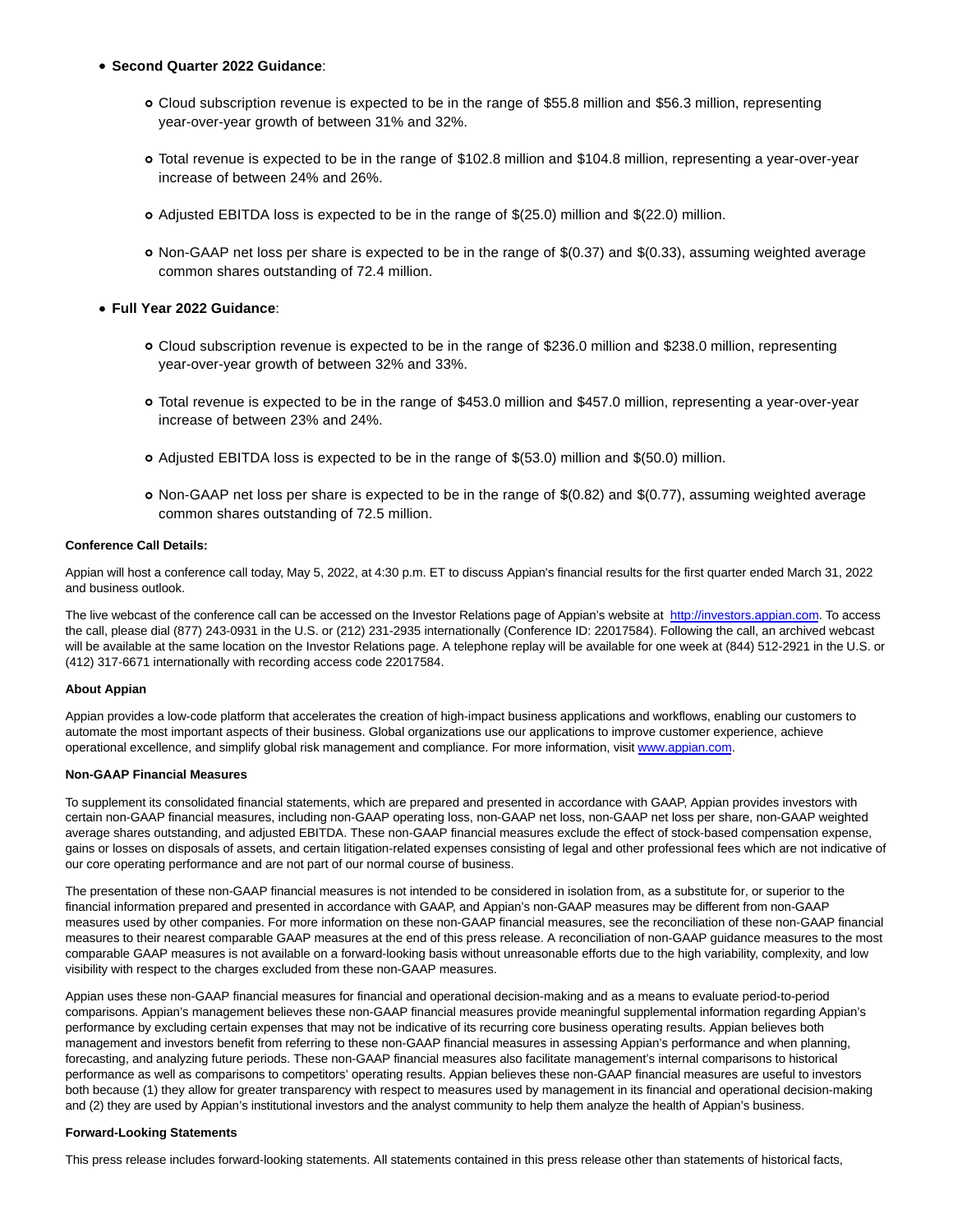including statements regarding Appian's future financial and business performance for the second quarter and full year 2022, the impact of COVID-19, including the emergence of new variant strains of COVID-19, on our business and on the global economy, future investment by Appian in its go-tomarket initiatives, increased demand for the Appian platform, market opportunity and plans and objectives for future operations, including Appian's ability to drive continued subscriptions revenue and total revenue growth, are forward-looking statements. The words "anticipate," "believe," "continue," "estimate," "expect," "intend," "may," "will," and similar expressions are intended to identify forward-looking statements. Appian has based these forward-looking statements on its current expectations and projections about future events and financial trends that Appian believes may affect its financial condition, results of operations, business strategy, short-term and long-term business operations and objectives, and financial needs. These forward-looking statements are subject to a number of risks and uncertainties, including the risks and uncertainties associated with Appian's ability to grow its business and manage its growth, Appian's ability to sustain its revenue growth rate, continued market acceptance of Appian's platform and adoption of low-code solutions to drive digital transformation, the fluctuation of Appian's operating results due to the length and variability of its sales cycle, competition in the markets in which Appian operates, risks and uncertainties associated with the composition and concentration of Appian's customer base and their demand for its platform and satisfaction with the services provided by Appian, the potential fluctuation of Appian's future quarterly results of operations, Appian's ability to shift its revenue towards subscriptions and away from professional services, Appian's ability to operate in compliance with applicable laws and regulations, Appian's strategic relationships with third parties and use of third-party licensed software and its platform's compatibility with third-party applications, the timing of Appian's recognition of subscriptions revenue which may delay the effect of near term changes in sales on its operating results, and the additional risks and uncertainties set forth in the "Risk Factors" section of Appian's Annual Report on Form 10-K for the year ended December 31, 2021 filed with the Securities and Exchange Commission on February 17, 2022 and other reports that Appian has filed with the Securities and Exchange Commission. Moreover, Appian operates in a very competitive and rapidly changing environment. New risks emerge from time to time. It is not possible for Appian's management to predict all risks, nor can Appian assess the impact of all factors on its business or the extent to which any factor, or combination of factors, may cause actual results to differ materially from those contained in any forward-looking statements Appian may make. In light of these risks, uncertainties, and assumptions, Appian cannot guarantee future results, levels of activity, performance, achievements, or events and circumstances reflected in the forward-looking statements will occur. Appian is under no duty to update any of these forward-looking statements after the date of this press release to conform these statements to actual results or revised expectations, except as required by law.

#### **Investor Contact**

Srinivas Anantha, CFA 703-442-8844 [investors@appian.com](mailto:investors@appian.com)

## **Media Contact**

Ben Farrell 703-442-1067 [ben.farrell@appian.com](mailto:ben.farrell@appian.com)

#### **APPIAN CORPORATION AND SUBSIDIARIES CONDENSED CONSOLIDATED BALANCE SHEETS**

(in thousands, except share and per share data)

|                                                                                                    | As of |                |    |                   |
|----------------------------------------------------------------------------------------------------|-------|----------------|----|-------------------|
|                                                                                                    |       | March 31, 2022 |    | December 31, 2021 |
|                                                                                                    |       | (unaudited)    |    |                   |
| <b>Assets</b>                                                                                      |       |                |    |                   |
| <b>Current assets</b>                                                                              |       |                |    |                   |
| Cash and cash equivalents                                                                          | \$    | 106,795        | \$ | 100,796           |
| Short-term investments and marketable securities                                                   |       | 53,438         |    | 55,179            |
| Accounts receivable, net of allowance of \$1,402 and \$1,400 as of March 31, 2022 and              |       |                |    |                   |
| December 31, 2021, respectively                                                                    |       | 121,630        |    | 130,049           |
| Deferred commissions, current                                                                      |       | 25,670         |    | 24,668            |
| Prepaid expenses and other current assets                                                          |       | 30,354         |    | 26,781            |
| Restricted cash, current                                                                           |       | 776            |    | 791               |
| <b>Total current assets</b>                                                                        |       | 338,663        |    | 338,264           |
| Property and equipment, net of accumulated depreciation of \$15,473 and \$14,106 as of March 31,   |       |                |    |                   |
| 2022 and December 31, 2021, respectively                                                           |       | 38,526         |    | 36,913            |
| Long-term investments                                                                              |       | 8,184          |    | 12,044            |
| Goodwill                                                                                           |       | 27,271         |    | 27,795            |
| Intangible assets, net of accumulated amortization of \$1,630 and \$1,260 as of March 31, 2022 and |       |                |    |                   |
| December 31, 2021, respectively                                                                    |       | 6,615          |    | 7,144             |
| Operating right-of-use assets                                                                      |       | 27,556         |    | 27,897            |
| Deferred commissions, net of current portion                                                       |       | 49,398         |    | 49,017            |
| Deferred tax assets                                                                                |       | 1,992          |    | 1,025             |
| Restricted cash, net of current portion                                                            |       | 2,328          |    | 2,373             |
| Other assets                                                                                       |       | 1,980          |    | 2,047             |
| <b>Total assets</b>                                                                                |       | 502,513        | \$ | 504,519           |
| <b>Liabilities and Stockholders' Equity</b>                                                        |       |                |    |                   |

**Current liabilities**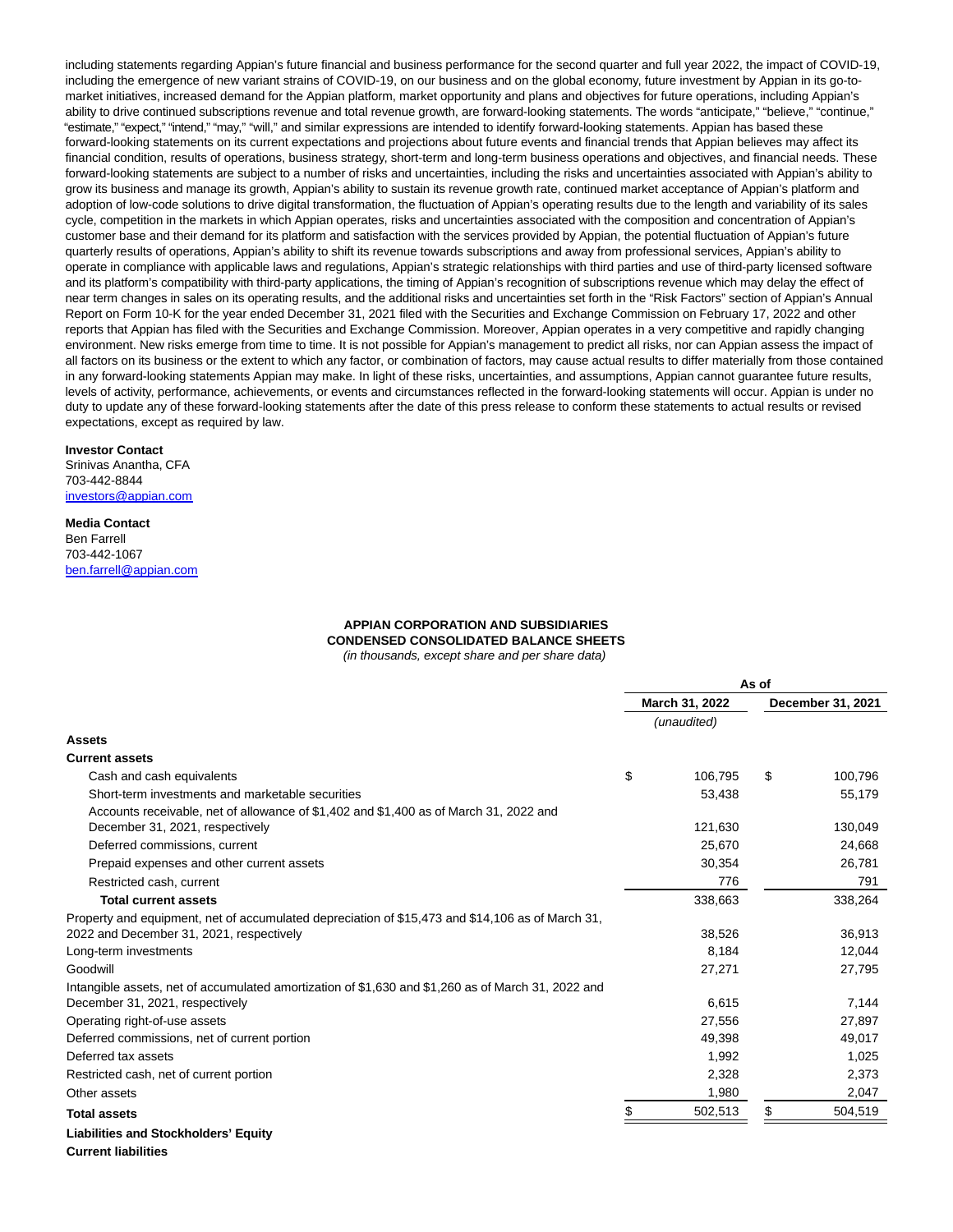| Accounts payable                                                                                                                                                                                                                                 | \$<br>4,476 | \$<br>5,766   |
|--------------------------------------------------------------------------------------------------------------------------------------------------------------------------------------------------------------------------------------------------|-------------|---------------|
| Accrued expenses                                                                                                                                                                                                                                 | 18,654      | 15,483        |
| Accrued compensation and related benefits                                                                                                                                                                                                        | 27,834      | 35,126        |
| Deferred revenue, current                                                                                                                                                                                                                        | 146,227     | 150,169       |
| Operating lease liabilities, current                                                                                                                                                                                                             | 8,135       | 8,110         |
| Other current liabilities                                                                                                                                                                                                                        | 1,104       | 1,067         |
| <b>Total current liabilities</b>                                                                                                                                                                                                                 | 206,430     | 215,721       |
| Operating lease liabilities, net of current portion                                                                                                                                                                                              | 47,964      | 48,784        |
| Deferred revenue, net of current portion                                                                                                                                                                                                         | 1,888       | 2,430         |
| Deferred tax liabilities                                                                                                                                                                                                                         | 98          | 209           |
| Other non-current liabilities                                                                                                                                                                                                                    | 3,377       | 3,458         |
| <b>Total liabilities</b>                                                                                                                                                                                                                         | 259,757     | 270,602       |
| Stockholders' equity                                                                                                                                                                                                                             |             |               |
| Class A common stock—par valus 0.0001; 500,000,000 shares authorized and 40,829,564 shares<br>issued and outstanding as of March 31, 2022; 500,000,000 shares authorized and 39,964,298 shares<br>issued and outstanding as of December 31, 2021 | 4           | 4             |
| Class B common stock—par value\$0.0001; 100,000,000 shares authorized and 31,497,796 shares<br>issued and outstanding as of March 31, 2022; 100,000,000 shares authorized and 31,497,796 shares                                                  |             |               |
| issued and outstanding as of December 31, 2021                                                                                                                                                                                                   | 3           | 3             |
| Additional paid-in capital                                                                                                                                                                                                                       | 528,475     | 497,128       |
| Accumulated other comprehensive loss                                                                                                                                                                                                             | (5,041)     | (5,687)       |
| Accumulated deficit                                                                                                                                                                                                                              | (280, 685)  | (257, 531)    |
| Total stockholders' equity                                                                                                                                                                                                                       | 242,756     | 233,917       |
| Total liabilities and stockholders' equity                                                                                                                                                                                                       | 502,513     | \$<br>504,519 |

## **APPIAN CORPORATION AND SUBSIDIARIES**

**CONDENSED CONSOLIDATED STATEMENTS OF OPERATIONS**

(unaudited, in thousands, except share and per share data)

|                                             | Three Months Ended March 31, |            |    |            |  |
|---------------------------------------------|------------------------------|------------|----|------------|--|
|                                             |                              | 2022       |    | 2021       |  |
| Revenue                                     |                              |            |    |            |  |
| Subscriptions                               | \$                           | 83,720     | \$ | 63,766     |  |
| Professional services                       |                              | 30,546     |    | 25,089     |  |
| <b>Total revenue</b>                        |                              | 114,266    |    | 88,855     |  |
| Cost of revenue                             |                              |            |    |            |  |
| Subscriptions                               |                              | 8,206      |    | 5,854      |  |
| Professional services                       |                              | 22,710     |    | 17,675     |  |
| <b>Total cost of revenue</b>                |                              | 30,916     |    | 23,529     |  |
| <b>Gross profit</b>                         |                              | 83,350     |    | 65,326     |  |
| <b>Operating expenses</b>                   |                              |            |    |            |  |
| Sales and marketing                         |                              | 45,916     |    | 35,984     |  |
| Research and development                    |                              | 29,839     |    | 20,690     |  |
| General and administrative                  |                              | 31,461     |    | 19,142     |  |
| <b>Total operating expenses</b>             |                              | 107,216    |    | 75,816     |  |
| <b>Operating loss</b>                       |                              | (23, 866)  |    | (10, 490)  |  |
| Other expense                               |                              |            |    |            |  |
| Other expense, net                          |                              | 787        |    | 2,893      |  |
| Interest expense                            |                              | 74         |    | 81         |  |
| <b>Total other expense</b>                  |                              | 861        |    | 2,974      |  |
| Loss before income taxes                    |                              | (24, 727)  |    | (13, 464)  |  |
| Income tax (benefit) expense                |                              | (1,573)    |    | 123        |  |
| <b>Net loss</b>                             | \$                           | (23, 154)  | \$ | (13, 587)  |  |
| Net loss per share:                         |                              |            |    |            |  |
| <b>Basic and diluted</b>                    | \$                           | (0.32)     | \$ | (0.19)     |  |
| Weighted average common shares outstanding: |                              |            |    |            |  |
| Basic and diluted                           |                              | 72,216,870 |    | 70,730,235 |  |

**APPIAN CORPORATION AND SUBSIDIARIES**

**STOCK-BASED COMPENSATION EXPENSE**

(unaudited, in thousands)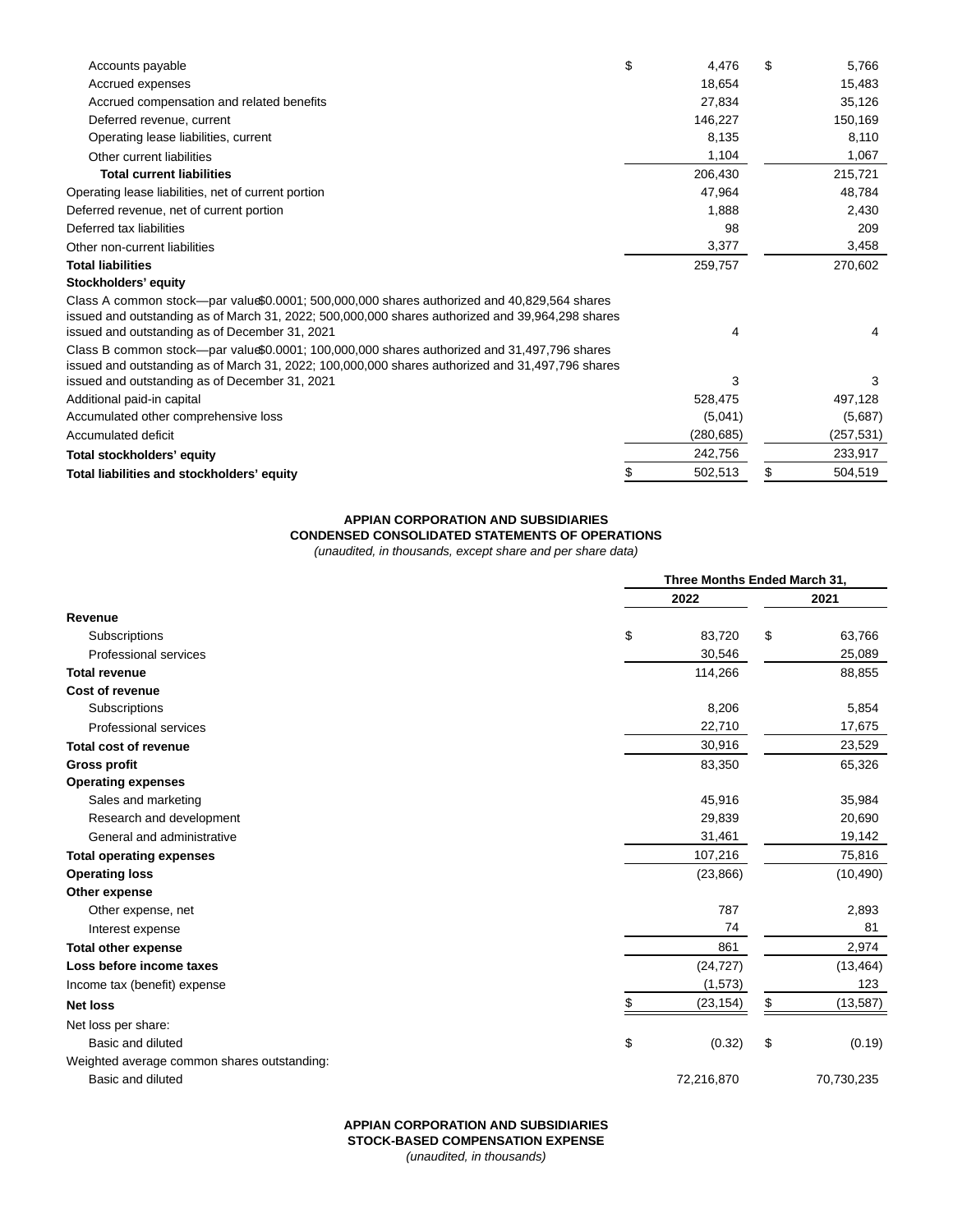|                                        | Three Months Ended March 31, |    |       |  |
|----------------------------------------|------------------------------|----|-------|--|
|                                        | 2022                         |    | 2021  |  |
| Cost of revenue                        |                              |    |       |  |
| Subscriptions                          | \$<br>179                    | \$ | 297   |  |
| Professional services                  | 1,057                        |    | 641   |  |
| Operating expenses                     |                              |    |       |  |
| Sales and marketing                    | 1.788                        |    | 1.108 |  |
| Research and development               | 2,314                        |    | 1,015 |  |
| General and administrative             | 1,605                        |    | 4,833 |  |
| Total stock-based compensation expense | 6,943                        |    | 7,894 |  |

### **APPIAN CORPORATION AND SUBSIDIARIES CONDENSED CONSOLIDATED STATEMENTS OF CASH FLOWS**

(unaudited, in thousands)

|                                                                                        | Three Months Ended March 31, |           |    |           |
|----------------------------------------------------------------------------------------|------------------------------|-----------|----|-----------|
|                                                                                        |                              | 2022      |    | 2021      |
| Cash flows from operating activities                                                   |                              |           |    |           |
| Net loss                                                                               | \$                           | (23, 154) | \$ | (13, 587) |
| Adjustments to reconcile net loss to net cash used in operating activities             |                              |           |    |           |
| Depreciation and amortization                                                          |                              | 1.773     |    | 1,278     |
| Bad debt expense                                                                       |                              | (2)       |    |           |
| Change in fair value of available-for-sale securities                                  |                              | 111       |    | (8)       |
| Deferred income taxes                                                                  |                              | (1,073)   |    | (448)     |
| Stock-based compensation                                                               |                              | 6,943     |    | 7,894     |
| Changes in assets and liabilities                                                      |                              |           |    |           |
| Accounts receivable                                                                    |                              | 8,416     |    | 12,651    |
| Prepaid expenses and other assets                                                      |                              | (3,579)   |    | (279)     |
| Deferred commissions                                                                   |                              | (1, 383)  |    | (2,642)   |
| Accounts payable and accrued expenses                                                  |                              | 2,338     |    | 1,159     |
| Accrued compensation and related benefits                                              |                              | (6,798)   |    | (1,955)   |
| Other current and non-current liabilities                                              |                              | 18        |    | 151       |
| Deferred revenue                                                                       |                              | (3,764)   |    | (7, 192)  |
| Operating lease liabilities                                                            |                              | (450)     |    | 168       |
| Net cash used in operating activities                                                  |                              | (20, 604) |    | (2,810)   |
| Cash flows from investing activities                                                   |                              |           |    |           |
| Purchases of investments                                                               |                              | (16, 240) |    |           |
| Proceeds from investments                                                              |                              | 21,729    |    | 5,625     |
| Purchases of property and equipment                                                    |                              | (3,390)   |    | (468)     |
| Net cash provided by investing activities                                              |                              | 2,099     |    | 5,157     |
| Cash flows from financing activities                                                   |                              |           |    |           |
| Proceeds from exercise of common stock options                                         |                              | 24,404    |    | 625       |
| Net cash provided by financing activities                                              |                              | 24,404    |    | 625       |
| Effect of foreign exchange rate changes on cash, cash equivalents, and restricted cash |                              | 40        |    | (682)     |
| Net increase in cash, cash equivalents, and restricted cash                            |                              | 5,939     |    | 2,290     |
| Cash, cash equivalents, and restricted cash at beginning of period                     |                              | 103,960   |    | 112,462   |
| Cash, cash equivalents, and restricted cash at end of period                           | \$                           | 109,899   | \$ | 114,752   |
| Supplemental disclosure of cash flow information                                       |                              |           |    |           |
| Cash paid for interest                                                                 | \$                           | 78        | \$ | 88        |
| Cash paid for income taxes                                                             | \$                           | 197       | \$ | 148       |

# **APPIAN CORPORATION AND SUBSIDIARIES**

**RECONCILIATION OF GAAP MEASURES TO NON-GAAP MEASURES**

(unaudited, in thousands, except share and per share data)

|                                            | Three Months Ended March 31, |   |          |  |
|--------------------------------------------|------------------------------|---|----------|--|
|                                            | 2022                         |   | 2021     |  |
| Reconciliation of non-GAAP operating loss: |                              |   |          |  |
| GAAP operating loss                        | (23.866)                     | S | (10,490) |  |
| Add back:                                  |                              |   |          |  |
| Stock-based compensation expense           | 6.943                        |   | 7.894    |  |